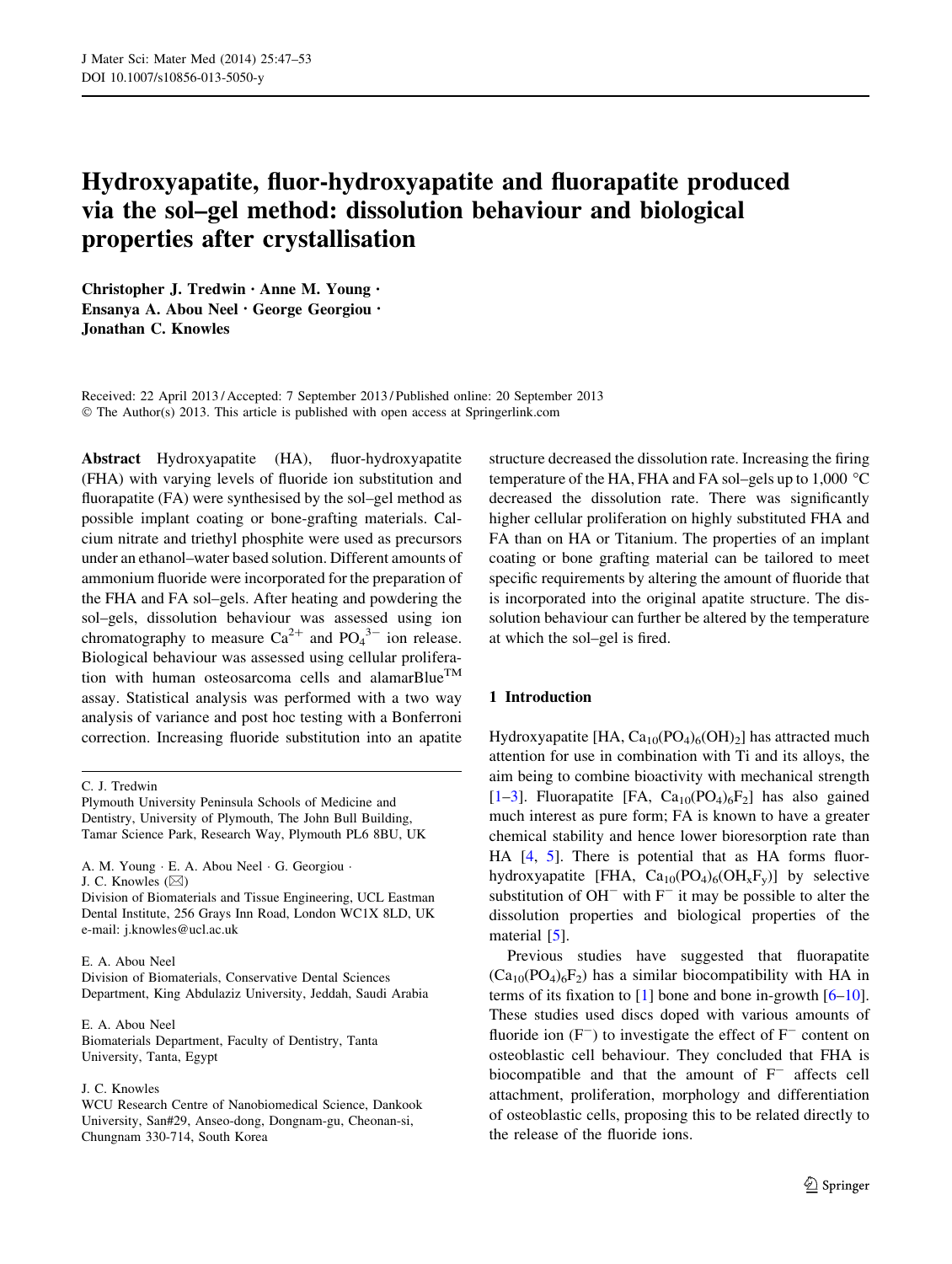Use of the sol–gel technique is technically simple, cost effective and beneficial for coating complex shapes such as implants  $[11, 12]$  $[11, 12]$  $[11, 12]$  $[11, 12]$  $[11, 12]$  and our previous study  $[13]$  $[13]$  has shown that it is possible to fabricate HA, FHA and FA effectively using the sol–gel technique, furthermore this study showed that levels of fluoride ion substitution in the FHA structure can be precisely controlled. This study sought to investigate the potential biological properties of these novel FHA materials and compare their dissolution and biological behaviour.

# 2 Materials and methods

# 2.1 Preparation of HA sols

16.16 g of triethylphosphite (TEP  $[P(C_2H_5O)_3]$ , Aldrich, USA) was hydrolysed for 72 h in a mixture of 33.12 g of ethanol and 5.04 g of distilled water (P containing solution, VWR, UK). This mixture was then added to a solution of 39.36 g calcium nitrate  $[Ca(NO<sub>3</sub>)<sub>2</sub>$ .4H<sub>2</sub>0, Aldrich USA] in 15.12 g of distilled water. 25 ml of a 5 % w/v solution of ammonium hydroxide (NH4OH, VWR, UK) was added to the solution in order to improve gelation and subsequent formation of an apatite structure; the solution was allowed to react for 24 h and then aged for a further 24 h at room temperature.

#### 2.2 Preparation of FHA and FA sols

The FHA sols were prepared using various amounts of ammonium fluoride (NH4F, Aldrich, USA) in the P containing solution. The [P]/[F] molar ratios were 12, 6, 4 and 3 in order to have the corresponding compositions of  $Ca_{10}(PO_4)_6F_{0.5}OH_{1.5}$ ,  $Ca_{10}(PO_4)_6F_1OH_1$ ,  $Ca_{10}(PO_4)_6$ .  $F_{1.5}OH_{0.5}$  and  $Ca_{10}(PO_4)_6F_2$  (denoted by replacing the OH group with F ions in molar ratios of 0.25, 0.5, 0.75 and 1 respectively). After stirring for 72 h, the solutions were added slowly to a solution containing a stoichiometric amount (Ca/P  $\sim 1.67$ ) of calcium nitrate [Ca(NO<sub>3</sub>)<sub>2</sub>.4H<sub>2</sub>0, Aldrich USA] following the protocol developed for the HA sols. 25 ml of a 5 % (wt/vol) solution of ammonium hydroxide (NH4OH, VWR, UK) was added to the solution in order to improve gelation and subsequent formation of an apatite structure.

# 2.3 Dissolution properties

Samples of the  $Ca_{10}(PO_4)_6(OH)_2$ ,  $Ca_{10}(PO_4)_6F_{0.5}OH_{1.5}$ ,  $Ca_{10}(PO_4)_{6}F_1OH_1 Ca_{10}(PO_4)_{6}F_15OH_05$  and  $Ca_{10}(PO_4)_{6}F_2$ sol–gels were heated in air to 600  $\degree$ C for 2 h in a furnace (Lenton Furnace, Lenton Thermal Designs Limited, UK) with a ramp of  $5^{\circ}$ C per minute, dwell time of 60 min and cool down rate of  $10^{\circ}$ C per minute. To investigate the effect of heating  $Ca_{10}(PO_4)_6(OH)_2$ ,  $Ca_{10}(PO_4)_6F_1OH_1$  and  $Ca_{10}(PO_4)_6F_2$  sol–gels were heated to 600, 700, 800 and 1,000 C using the same protocol. All powders obtained were subsequently ball milled and passed through a sieve to give a particle size of approximately 20  $\mu$ m.

1.0 g of the ball milled samples was placed in a Specac pressing die set and pressed to 7 tons, and heated in air to 600 °C for 2 h in a furnace (Lenton). The 5 mm diameter solid samples were then placed in 100 ml of ultra-pure water in a sealed container, 10 ml of this was analysed using ion chromatography daily for the first 7 days and then at weekly intervals for a further 6 weeks for Ca  $2+$ [Dionex ICS-1000 (Dionex Ltd, Surrey, UK)] and  $PO_4^3$ <sup>-</sup> [Dionex ICS–2500 Ion Chromatograpy system (Dionex Lts, Surrey, UK)] ion release. To ensure that there was no dilution effect there were 14 identical samples prepared for each run. All samples were analysed in triplicate and a mean and standard deviation was calculated. A Chromeleon<sup> $\infty$ </sup> software package was used for data analysis.

# 2.4 Biological properties

Samples of the  $Ca_{10}(PO_4)_6(OH)_2$ ,  $Ca_{10}(PO_4)_6F_{0.5}OH_{1.5}$ ,  $Ca_{10}(PO_4)_{6}F_1OH_1 Ca_{10}(PO_4)_{6}F_15OH_05$  and  $Ca_{10}(PO_4)_{6}F_2$ sol–gels were heated in air to 600  $\degree$ C for 2 h in a furnace (Lenton Furnace, Lenton Thermal Designs Limited, UK) with a ramp of  $5^{\circ}$ C per minute, dwell time of 60 min and cool down rate of 10  $^{\circ}$ C per minute. They were subsequently ball milled to a particle size of approximately 20 lm. To allow an appropriate flat surface for cell growth and analysis 0.5 g of the ball milled samples was subsequently placed in a Specac die (13 mm wide) and pressed to 4 tons, and heated in air to 600  $\degree$ C for 2 h in a furnace (Lenton). The samples were made in triplicate for each powder type and polished to a 3 lm finish. Polished titanium discs were used as a control. All samples were sterilised at 200  $\degree$ C in a hot air oven (Gallenkamp, Weiss, UK) for 3 h prior to commencement of the cellular work.

The sterilised samples were pre-treated by incubation in a growth medium [Dulbecco's modified Eagles Medium (DMEM, Gibco), 10 % fetal calf serum, and 1 % penicillin and streptomycin solution (Gibco)] for 24 h at 37  $^{\circ}$ C humidified atmosphere incubator of 5 %  $CO<sub>2</sub>$  in air.

Human Osteosarcoma (HOS) cells were obtained from the UCL Eastman Dental Institute archive. These cells were in cryogenic storage and had been previously obtained from a gingival tissue mucosal biopsy culture after obtaining ethical approval. These cells were used to obtain a preliminary estimate of biological compatibility of  $Ca_{10}(PO_4)_6(OH)_2$ ,  $Ca_{10}(PO_4)_6F_{0.5}OH_{1.5}$ ,  $Ca_{10}(PO_4)_6F_1OH_1$  $Ca_{10}(PO_4)_6F_{1.5}OH_{0.5}$  and  $Ca_{10}(PO_4)_6F_2$  and to compare it with both Titanium discs and tissue culture plastic (TCP) as a positive control. The cells were seeded at a density of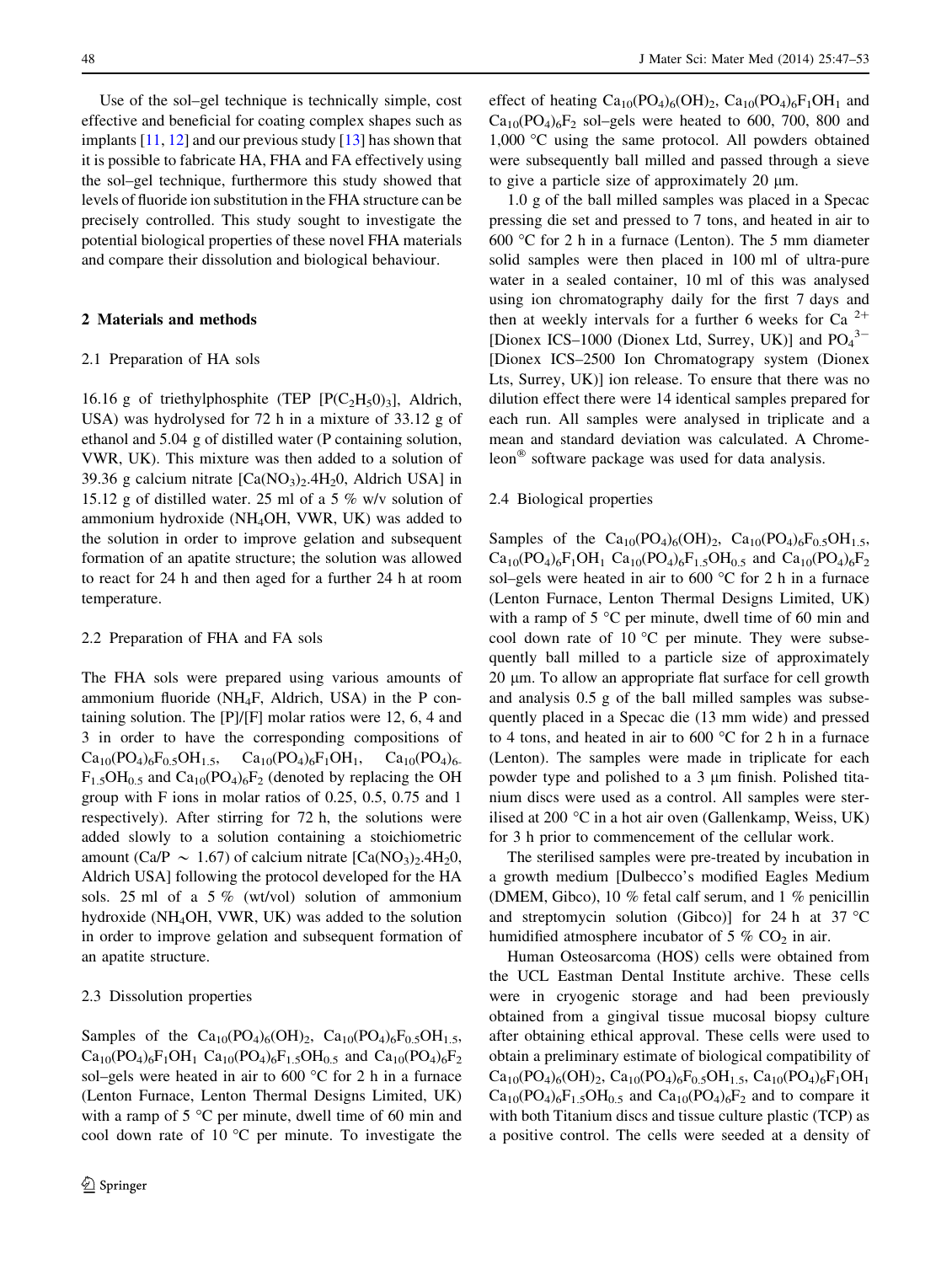<span id="page-2-0"></span> $5 \times 10^3$  cells/disc and were cultured at 37 °C humidified atmosphere incubator of 5 %  $CO<sub>2</sub>$  in air; in a growth medium. The medium was changed every 3 days.

The measurement of HOS proliferation was based on measuring the metabolic activity of these cells using alamarBlue<sup>TM</sup> assay. At 1, 3, and 7 days' time point, the culture media was removed and the samples were washed three times with warm PBS. Five hundred microlitres of 10 % Alamar Blue<sup>TM</sup> in warm Hanks Balanced Salt Solution was then added to each well and incubated for 90 min. The fluorescence was then measured at 530 nm excitation, and 590 nm emission using a Fluroskan Ascent plate reader (Labsystems, Helsinki, Finland). The fluorescence measurement was repeated twice for each sample. A background fluorescence reading was also taken from 10 % Alamar Blue<sup>TM</sup> at each occasion.

In summary two readings were taken from each of the three samples in each group—giving a total of six readings per group. At the same time two fluorescence readings were taken from the wells containing only Alamar Blue<sup>TM</sup>, these values were then subtracted from the sample readings to give a true value of fluorescence from the samples and thus cell proliferation that had occurred. The data was tabulated in Microsoft Excel Worksheet. Statistical package for social sciences (SPSS) Version 14 was used to analyze the data. A two way analysis of variance was undertaken. Initially the effect of the independent variables to fluorescence was determined both individually and in combination. This was followed by a post hoc multiple comparison tests using the Bonferroni correction. These were used to compare differences in fluorescence for the different materials at each time point i.e. if there was a difference in cellular proliferation on any of the materials at that time point.

Assessment of HOS cell attachment was conducted at the 7 day time point using scanning electron microscopy (SEM). Samples for SEM were overnight fixed with 3 % glutaraldehyde in 0.1 M sodium cacodylate buffer (Agar Scientific Ltd., Essex, UK) at  $4 °C$ , then dehydrated in graded alcohol (20, 50, 70, 90, and 100 %). The dehydrated samples were critically dried in hexamethyldisilazane (HMDS, Taab Laboratories Ltd., Berkshire, UK) for 5 min, and then left to air dry. The dried samples were then mounted on aluminium stub; sputter coated with gold– palladium alloy, and viewed using JEOL 5410LV Scanning electron microscope (JEOL UK Ltd, UK).

# 3 Results

# 3.1 Ion release

The data obtained for the Ca<sup>2+</sup> and  $PO<sub>4</sub><sup>3-</sup>$  ion release is shown graphically in Figs. 1 and 2.



Fig. 1 Calcium (Ca<sup>2+</sup>) ion release from sol–gels heated to 600 °C, mean  $\pm$  standard deviation



Fig. 2 Phosphate  $(PO<sub>4</sub><sup>3-</sup>)$  ion release from sol-gels heated to 600 °C, mean  $\pm$  standard deviation

The data obtained for the  $Ca^{2+}$  ion release for the  $Ca_{10}(PO_4)_6(OH)_2$ ,  $Ca_{10}(PO_4)_6F_1OH_1$  and  $Ca_{10}(PO_4)_6F_2$ sol–gel heated to 600, 700, 800 and 1,000  $\degree$ C is shown graphically in Fig. [3](#page-3-0)a, b, c, d, e and f. For the calcium release as a function of fluoride substitution, as can clearly be seen (Fig. 1), with increasing  $F^-$  substitution, there is a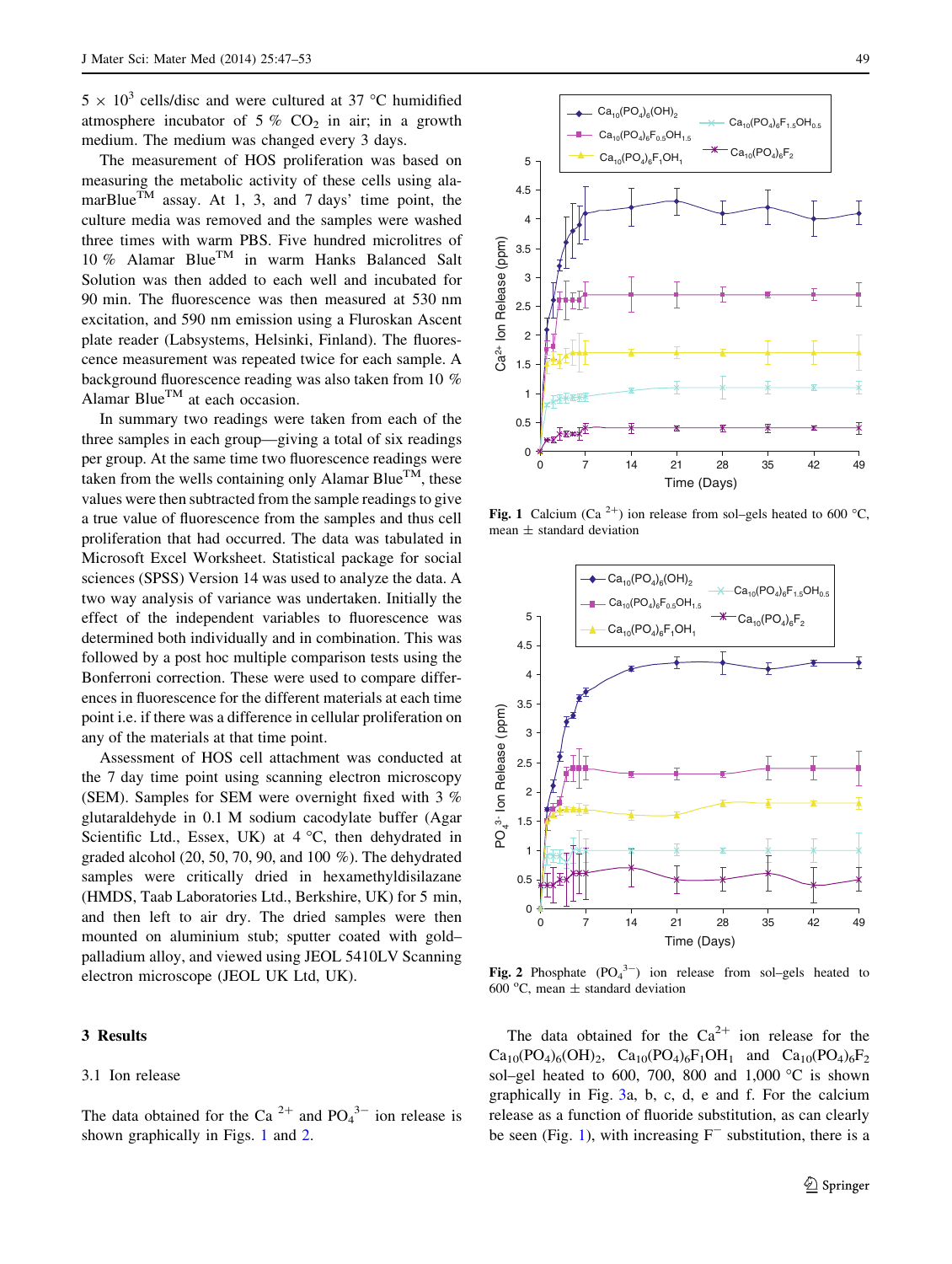$600^{\circ}$ C 700oC 800°C 1000oC

<span id="page-3-0"></span>

0 7 14 21 28 35 42 49 Time (Days) 0 7 14 21 28 35 42 49 Time (Days)  $-600 °C$ 700 oC 800 oC 1000oC 0 7 14 21 28 35 42 49 Time (Days) 600oC  $700°C$ 800oC  $*1000°C$  $Ca_{10}(PO_4)_6(OH)_2$  produced sol–gel heated to at 600, 700, 800 and 1,000 °C. e Graph to show mean  $(\pm SD)$  PO<sub>4</sub><sup>3-</sup> ion release for the

Fig. 3 a Graph to show mean  $(\pm SD)$  Ca<sup>2+</sup> ion release for the  $Ca_{10}(PO_4)_6(OH)_2$  produced sol-gel heated to 600, 700, 800 and 1,000 °C. **b** Graph to show mean  $(\pm SD)$  Ca<sup>2+</sup> ion release for the Ca<sub>10</sub>(PO<sub>4</sub>)<sub>6</sub>F<sub>1</sub>OH<sub>1</sub> produced sol–gel heated to 600, 700, 800 and 1,000 °C. c *Graph* to show mean ( $\pm$ SD) Ca<sup>2+</sup> ion release for the  $Ca_{10}(PO_4)_6F_2$  produced sol–gel heated to 600, 700, 800 and 1,000 °C. **d** Graph to show mean  $(\pm SD)$  PO<sub>4</sub><sup>3-</sup> ion release for the

same trend is also seen for the  $PO_4^{3-}$  release (Fig. [2](#page-2-0)).

1,000 °C

 $Ca_{10}(PO_4)_6F_1OH_1$  produced sol–gel heated to at 600, 700, 800 and 1,000 °C. **f** Graph to show mean  $(\pm SD)$  PO<sub>4</sub><sup>3-</sup> ion release for the  $Ca_{10}(PO_4)_6F_2$  produced sol–gel heated to at 600, 700, 800 and

decrease in the amount of  $Ca^{2+}$  released. All curves show an initial faster release of calcium over the first 7 days and this then plateaus until the end of the experiment. This Figure 3a shows the effect of thermal treatment temperature of  $Ca_{10}(PO_4)_6(OH)_2$  on calcium ion release. As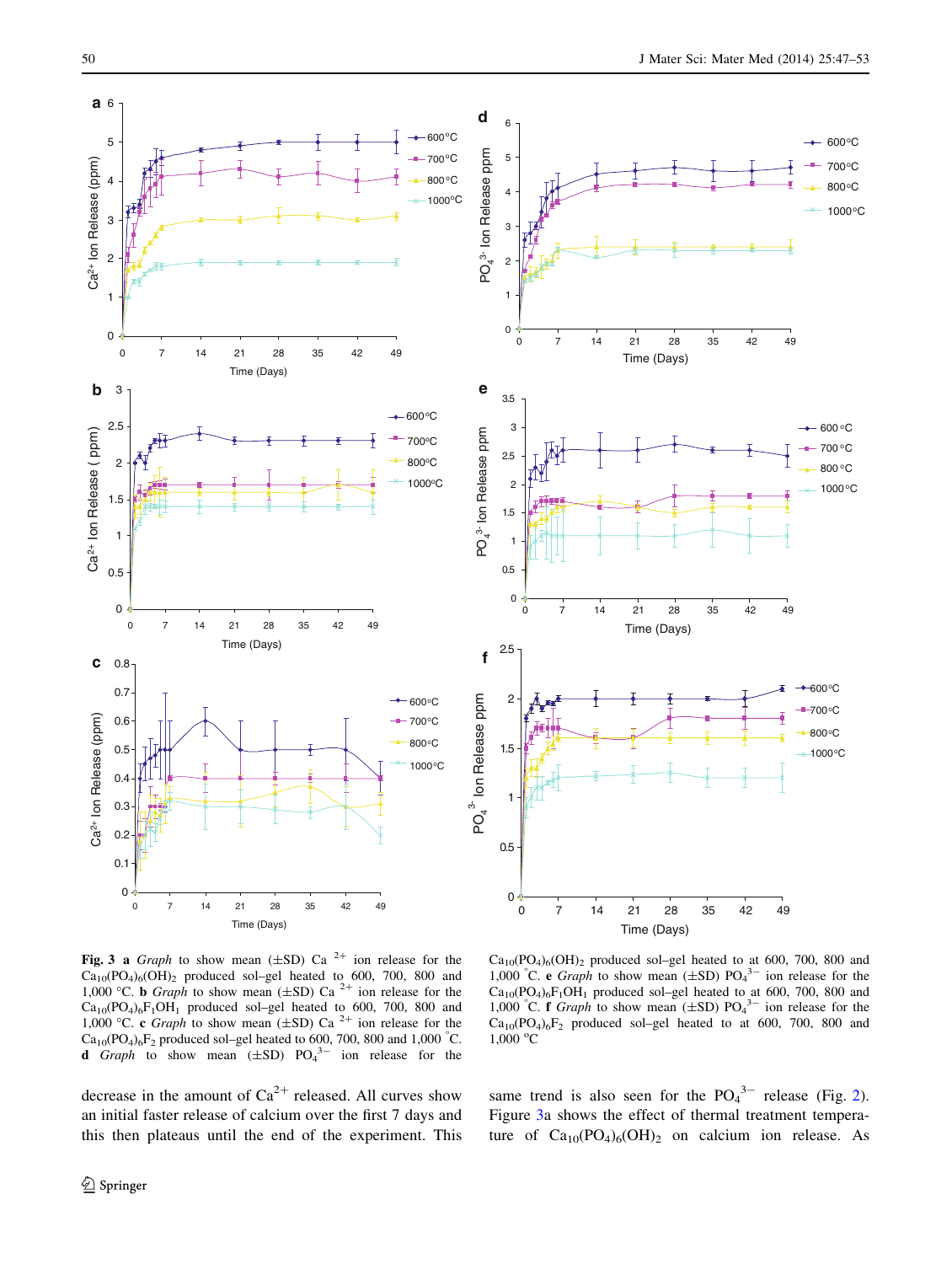expected, with increasing annealing temperature there is a decrease in the amount of calcium released. The samples also show the same initial faster release over the first 7 days. This same trend is seen in the  $PO_4^{3-}$  release for this sample (Fig. [3](#page-3-0)d) and also for the other compositions (Fig. [3](#page-3-0)b,c, e and f).

#### 3.2 Biological behaviour

This data is represented graphically in Fig. 4 and there is clear trend for increased metabolic activity with increasing fluoride content, this was only actually significantly different with the highest concentrations of fluoride substitution but at this concentration it was statistically significantly different to all materials at all time points at  $P = 0.001$ .  $Ca_{10}(PO_4)_6F_2$  showed significantly higher metabolic activity than HA at 1, 3 and 7 days,  $Ca_{10}(PO_4)_6F_1$ ,  $OH_0$ , had significant higher cellular proliferation on days 1 and 7.

All cell numbers increased between day 1 and 7 indicating that the cells were able to increase their metabolic activity on all surfaces in the experimental protocol. The data showed trends in the metabolic activity with the different materials used. At each of the periods tested (1, 3 and 7 days) the metabolic activity values were significantly high for  $Ca_{10}(PO_4)_6F_2$  (pure fluorapatite). Furthermore there was a general trend that can be seen very clearly in the graph in Fig. 4 that the higher the fluoride substitution

that occurred in the apatite structure the higher the metabolic activity.

The statistically significant differences are denoted on Fig. 4. It is clear from this graph that  $Ca_{10}(PO_4)_6F_2$  is statistically significantly different from all groups, including the control groups at all times points at  $P < 0.001$ .

# 4 Discussion

# 4.1 Dissolution behaviour

One of the most important issues when considering hydroxyapatite (HA) for biological coatings is the dissolution rate in an environment where human body fluids exist. It has been reported that plasma-sprayed HA coatings dissolve and degrade quickly, resulting in the weakening of the coating-substrate bonding or the implant fixation to the host tissues [\[11](#page-6-0), [14](#page-6-0), [15](#page-6-0)]. For this reason any changes to the HA that result in a higher chemical stability would be an advantage [\[16](#page-6-0)].

The ion release experimental methodology adopted, allows a possible insight to be gained of how the discs obtained may behave in vivo.  $Ca^{2+}$  and  $PO_4^{3-}$  ion release were chosen to observe the dissolution behaviour of each disc since the apatite structure is known to collapse by the release of these ions.

(±SD) proliferation of Human Osteosarcoma Cells over a 7 day period. Statistical analysis key:\* statistically significantly different from  $Ca_{10}(PO_4)_6F_{0.5}OH_{1.5}$  at that time point. <sup>+</sup>statistically significantly different from  $Ca_{10}(PO_4)_6F_1OH_1$  at that time point. <sup>x</sup>statistically significantly different from  $Ca_{10}(PO_4)_6F_{1.5}OH_{0.5}$  at that time point. # statistically significantly different from  $Ca_{10}(PO_4)_6F_2$  at that time point.<br>
<sup>@</sup>statistically significantly different from Ca<sub>10</sub>(PO<sub>4</sub>)<sub>6</sub>OH<sub>2</sub> at that time point

Fig. 4 *Bar graph* to show mean

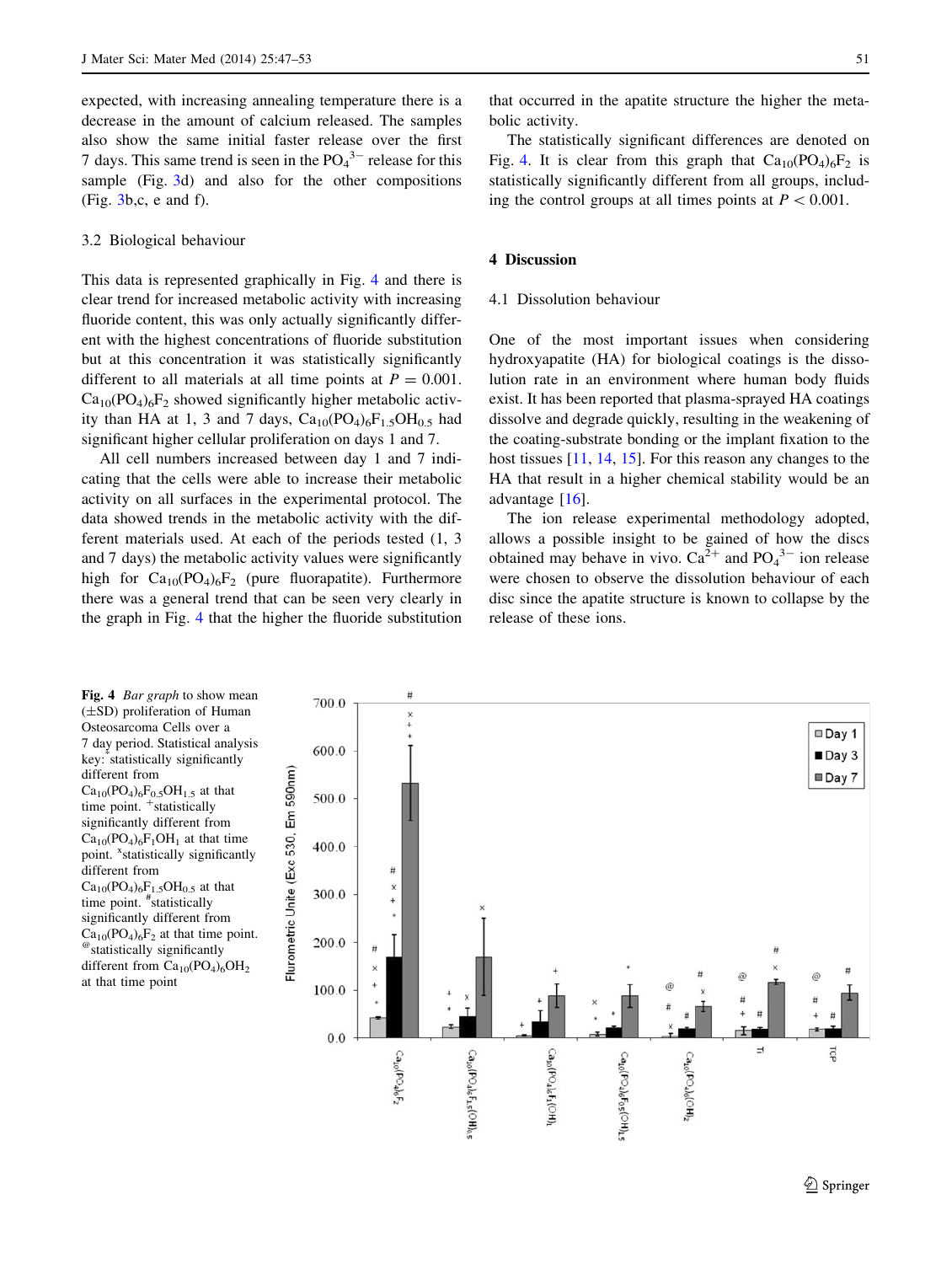For all the sol–gel prepared discs there was a clear pattern to the dissolution behaviour and release of  $Ca^{2+}$ and  $PO_4^{3-}$  ions. The dissolution of all the discs showed an initial rapid increase over the first 7 days; this then stabilised to similar level for the next 7 weeks. Importantly, the fluoride substitution decreased the dissolution of the  $Ca^{2+}$ and  $PO_4^{3-}$  ions, that is with the dissolution rate in the order  $Ca_{10}(PO_4)_6(OH)_2 > Ca_{10}(PO_4)_6F_{0.5}OH_{1.5} > Ca_{10}(PO_4)_6F_1$  $OH_1 > Ca_{10}(PO_4)_6F_1$ ,  $OH_0$ ,  $\geq Ca_{10}(PO_4)_6F_2$ .

Such a decrease in the dissolution rate of an apatite driven by the fluoride substitution can be potentially explained by the structural stability of each prepared disc. When considering the improvement in the crystallinity and crystallite size of the fluoride substituted discs [\[13](#page-6-0), [16](#page-6-0)], such a retarded dissolution can be partially affected by the improvement in crystallisation. As a result of the observations it is deduced that the fluoride substitution effectively controls the dissolution rate of an apatite disc and suggest the possibility of tailoring the solubility of any coatings made from the sol–gels through fluoride ion substitution.

The dissolution behaviour and resultant  $Ca^{2+}$  and  $PO_4^{3-}$ Ion release with different heating temperatures showed a similar profile for all the samples (albeit with different final values). There was a rapid increase in release of the  $PO_4^3$ <sup>-</sup> ions over the first 7 days, this then stabilised to a similar level for the next 7 weeks. Importantly, the heating temperature was able to decrease the dissolution of the  $Ca^{2+}$ and  $PO_4^{3-}$  ions with all the samples obtained, that is with the dissolution rate in the order  $600^{\circ}$ C > 700 °C > 800 °C > 1000 °C.

Such a decrease in the dissolution rate of an apatite driven by the temperature to which the apatite has been heated can again be explained by the structural stability of each disc. Increasing the heating temperature from 600 to 1000 °C improves the crystallinity and decreases the crystal size of the HA/FHA/FA discs, suggesting that a retarded dissolution can be partially affected by the improvement in crystallisation. As a result of the observations it can be deduced that heating of the apatite structure from 600 to 1000 $\degree$ C is effectively able to control the dissolution rate of an apatite disc and suggest the possibility of tailoring the solubility of any coatings made from the sol–gels through controlled heating.

# 4.2 Cell proliferation

In this study it has been assumed that metabolic activity is indicative of changes in cellular growth numbers, with an increasing activity indicating cellular proliferation. The data shows that there was a clear trend for the fluorhydroxyapatite and fluorapatite to outperform the hydroxyapatite coatings in terms of cellular proliferation.

Considering the known clinical biocompatibility of titanium and hydroxyapatite, the results of this study are very encouraging indeed. The hydroxyapatite  $[Ca_{10}(PO_4)_6(OH)_2]$  had significantly lower cellular proliferation on day 1 when compared with titanium, while on day 3 and 7 there was no significant difference. In contrast the cellular proliferation results for higher levels of substitution of the fluoride coating were significantly better than both titanium and hydroxyapatite. Postulating this forward to the clinical situation suggests that cellular proliferation and hence the first stages of healing could potentially be faster with fluoride substituted apatite coatings than with hydroxyapatite coatings or titanium itself.

Further encouragement from these results is that the higher level of fluoride substitution coatings performed significantly better than the tissue culture plastic. It must be understood that TCP is specifically designed to support and encourage cellular growth; for the  $Ca_{10}(PO_4)_6F_2$  and  $Ca_{10}(PO_4)_6F_{1.5}OH_{0.5}$  to significantly outperform this shows great potential for use in vivo as a highly compatible material.

The results of this study provide support and build on the current knowledge in the literature. Fluorapatite coatings have attracted a great deal of attention in areas requiring long-term chemical and mechanical stability [\[17](#page-6-0)– [19](#page-6-0)]. Previous studies have suggested that fluorapatite  $(Ca_{10}(PO_4)_6F_2)$  has a similar biocompatibility with HA in terms of its fixation to bone and bone in-growth [\[6–8](#page-6-0)]. Qu and Wei [[10\]](#page-6-0) studied discs doped with various amounts of fluoride ion  $(F^-)$  to investigate the effect of  $F^-$  content on osteoblastic cell behaviour. They concluded that FHA is biocompatible and that the amount of  $F^-$  affects cell attachment, proliferation, morphology and differentiation of osteoblastic cells. The first study to suggest that fluorapatite may have superior biological properties to HA was Kim et al. [[5\]](#page-6-0). This current study takes this work further and suggests that fluorapatite  $(Ca_{10}(PO_4)_6F_2)$  and highly substituted fluorhydroxyapatites  $(Ca_{10}(PO_4)_6F_{1.5}OH_{0.5})$ possibly have a superior biocompatibility to HA.

These fluoride substituted apatites produced by the sol– gel method in this study, have the potential to offer themselves as highly biocompatible titanium implant coating materials. Furthermore because of their high biocompatibility they could offer the potential as an alloplastic bone grafting material. Currently clinically one of the most commonly used bone grafting materials is  $\text{BioOss}^{\text{TM}}$ (Geistlich, Austria) which is made from deproteinised bovine bone. It may be possible to produce a highly biocompatible osteoconductive material made from fluorapatite/fluoride substituted hydroxyapatite that could be used as a bone grafting material. The materials could be made in blocks or differing particle sizes and offer a range of properties depending on the level of fluoride substitution.